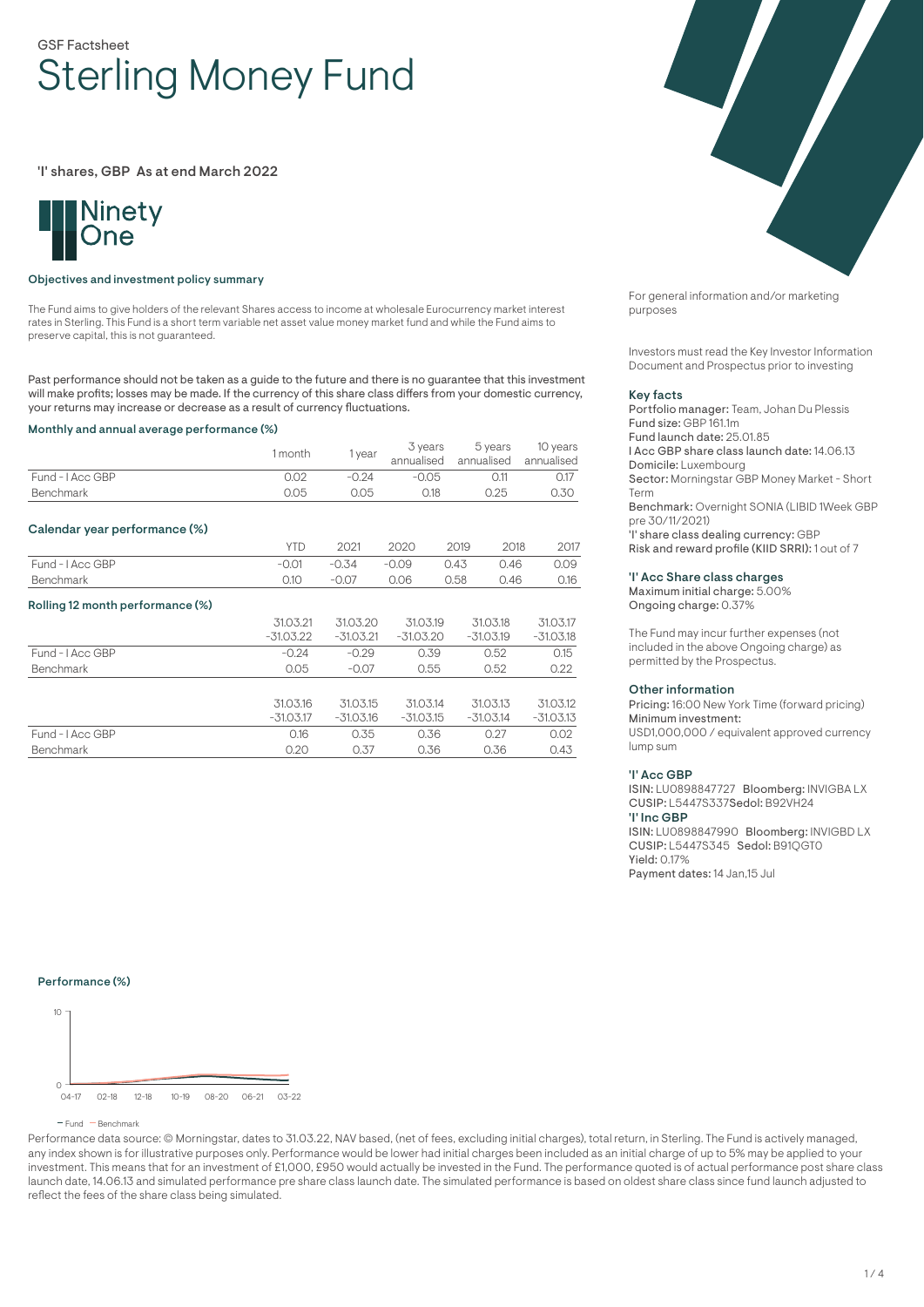# Sterling Money Fund

# Top holdings (%)\*

| Sumitomo Mitsui Banking Corpor 04<br>Apr 22 NCD   | 4.2  |
|---------------------------------------------------|------|
| Nederlandse Waterschapbank 07 Apr<br>22 CPS       | 4.2  |
| Bank of Montreal 07 Apr 22 NCD                    | 4.2  |
| Kreditanstalt FUR Wiedera 14 Apr 22<br><b>CPS</b> | 4.2  |
| Landeskreditbank Baden Wurtt 20<br>Apr 22 CPS     | 4.2  |
| Toronto Dominion Bank - TD 15 Jun 22<br>$0.3$ COD | 4.2  |
| MUFG Bank Ltd 28 Apr 22 NCD                       | 4.2  |
| DZ Privatbank SA 20 Jun 22 CPS                    | 4.2  |
| Agence Centrale Organismes Sec 15<br>Jun 22 CPS   | 4.2  |
| Toyota Motor Fin 22 Jun 22 CPS                    | 4.2  |
| Total                                             | 42.0 |

# Sector analysis (%)

| Certificates Of Deposit | 45.6  |
|-------------------------|-------|
| Commercial Paper        | 38.4  |
| Cash                    | 16.0  |
| Total                   | 100.0 |
|                         |       |

Weighted average maturity

39.0 days

The Overnight SONIA Index is used for performance comparison. The Fund cannot replicate the benchmark index. The benchmark index is not investable and therefore cannot be replicated. The Investment Manager is free to choose the investments of the Fund and these will not resemble the components of the benchmark index.

The portfolio may change significantly over a short period of time. This is not a buy or sell recommendation for any particular security. Figures may not always sum to 100 due to rounding.

The yield information has been calculated as at 31.03.22. Where FTSE data is shown, source: FTSE International Limited ("FTSE") © FTSE 2022. Please note a disclaimer applies to FTSE data and can be found at https://research.ftserussell.com/products/downloads/FTSE\_Wholly\_Owned\_Non-Partner.pdf. Where MSCI data is shown, source: MSCI. MSCI makes no express or implied warranties or representations and shall have no liability whatsoever with respect to any MSCI data contained herein. The MSCI data may not be further redistributed or used as a basis for other indices or any securities or financial products. This report is not approved, endorsed, reviewed or produced by MSCI. None of the MSCI data is intended to constitute investment advice or a recommendation to make (or refrain from making) any kind of investment decision and may not be relied on as such. All other information is from Ninety One at 31.03.22.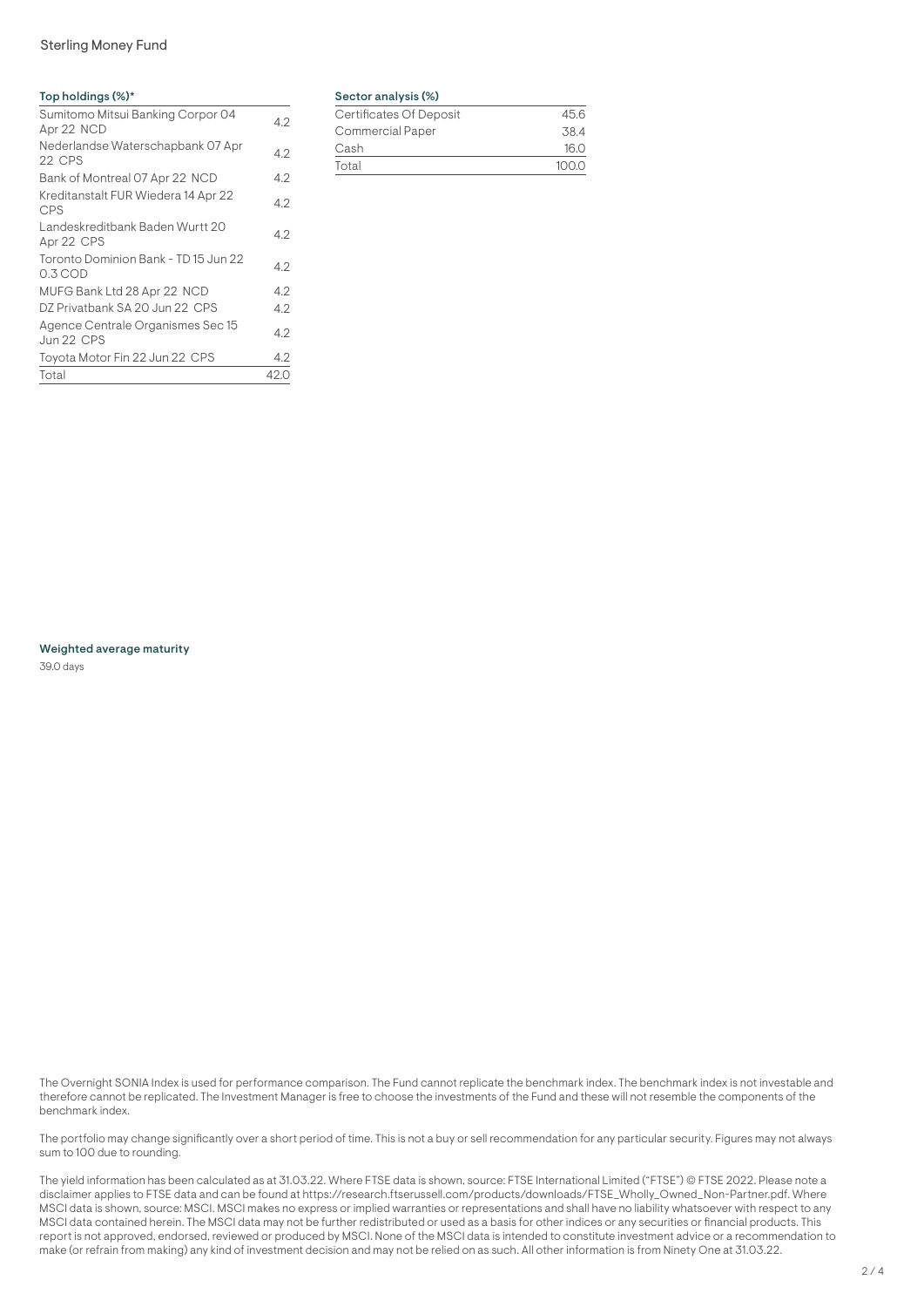## General risks

The value of these investments, and any income generated from them, will be affected by changes in interest rates, general market conditions and other political, social and economic developments, as well as by specific matters relating to the assets in which they invest. Past performance does not predict future returns; losses may be made. Ongoing costs and charges will impact returns. The Fund's objectives will not necessarily be achieved and there is no guarantee that these investments will make profits; losses may be made. Environmental, social or governance related risk events or factors, if they occur, could cause a negative impact on the value of investments. This Fund may not be appropriate for investors who plan to withdraw their money within the short to medium term.

# Specific fund risks

Default: There is a risk that the issuers of fixed income investments (e.g. bonds) may not be able to meet interest payments nor repay the money they have borrowed. The worse the credit quality of the issuer, the greater the risk of default and therefore investment loss.

Government securities exposure: The Fund may invest up to 100% of its assets in securities issued or guaranteed by a permitted sovereign entity, as defined in the definitions section of the Fund's prospectus.

Interest rate: The value of fixed income investments (e.g. bonds) tends to decrease when interest rates rise.

Money Market Funds: These investments differ from deposits as the amount invested is not guaranteed; the value of investments may rise and fall. The Fund does not receive external support to help keep its value stable nor guarantee its liquidity, for example its investments can be easily converted to cash. The risk of loss is borne by the investor.

Negative Yield: As a result of market conditions, including but not limited to a reduction in interest rates, certain money market instruments in which the Fund invests may trade at a negative yield. Consequently, this may result in a reduction in value for accumulation shares and in the amount of income available for distribution in respect of income shares.

## Important information

All data as at 31.03.22. The most up to date fund details (e.g. name, overview, key facts etc) are reflected as at the date of publication. Any changes effective after publication will appear in the next update. This is a marketing communication. It is not to be distributed to retail customers who are resident in countries where the Fund is not registered for sale or in any other circumstances where its distribution is not authorised or is unlawful. Please visit www.ninetyone.com/registrations to check registration by country.

A rating is not a recommendation to buy, sell or hold a fund.

For further information on our sustainability-related funds, please visit www.ninetyone.com

The Fund is a sub-fund of the Ninety One Global Strategy Fund, which is a UCITS authorised by the CSSF and organised as a Société d'Investissement à Capital Variable under the law of Luxembourg. Ninety One Luxembourg S.A. (registered in Luxembourg No. B 162485 and regulated by the Commission de Surveillance du Secteur Financier) is the Manager of the Fund. This communication is not an invitation to make an investment nor does it constitute an offer for sale. Any decision to invest in the shares of the Fund should be made only after reviewing the full offering documentation, including the Key Investor Information Documents (KIID) and Prospectus, which set out the fund specific risks.

Fund prices and English language copies of the Prospectus, annual and semi-annual Report & Accounts, Articles of Incorporation and local language copies of the KIID may be obtained from www.ninetyone.com. A summary of investor rights can be found in the Prospectus, and details of Ninety One's complaints handling procedures are available in English on www.ninetyone.com/ complaints. Ninety One Luxembourg reserves the right to discontinue the marketing of its Funds in countries where they are registered.

In Switzerland, this information is available free of charge from the Swiss Representative and Paying Agent, RBC Investor Services Bank S.A., Esch-sur-Alzette, Bliecherweg 7, CH-8027 Zurich, Switzerland. In Spain, the Ninety One Global Strategy Fund is registered with the Comisión Nacional de Mercados y Valores as a foreign collective investment scheme marketed in Spain, with the number 734.

In the US, this material may be distributed only to a person who is a "distributor," or who is not a "U.S. person," as defined by Regulation S under the U.S. Securities Act of 1933 (as amended). No shares may be offered or sold in the US to any US person. The fund has not been registered under the United States Investment Company Act of 1940, as amended, nor the United States Securities Act of 1933, as amended (1933 Act).

In Australia, this communication is provided for general information only to wholesale clients (as defined in the Corporations Act  $2001$